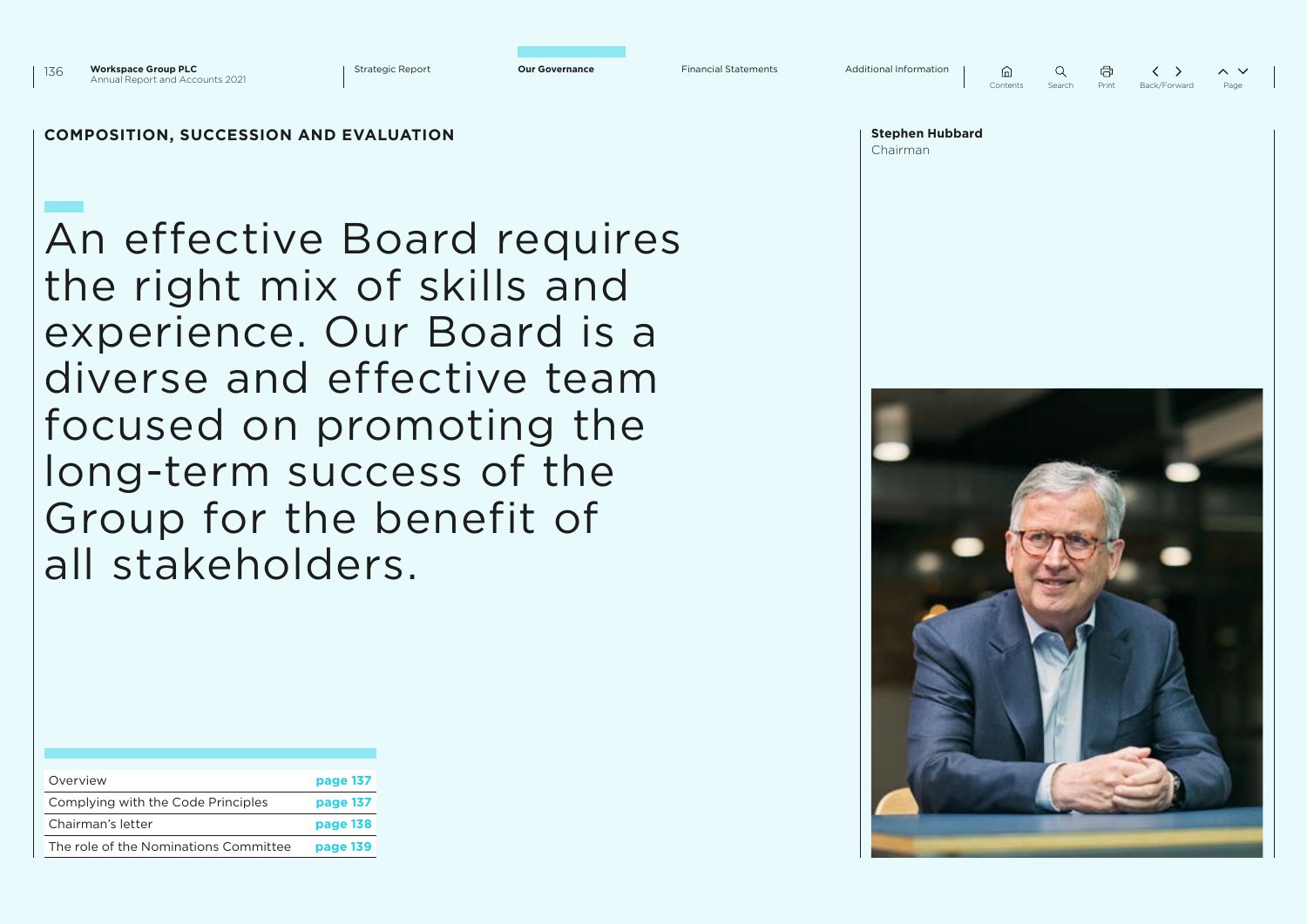量

### **COMPOSITION, SUCCESSION AND EVALUATION** CONTINUED

### **Overview**

### Attendance at Nominations Committee meetings

#### **Committee membership**

The Committee comprises the Non-Executive Directors and is chaired by Stephen Hubbard. Details of individual attendance at the meetings held during the year are set out below. More information on the skills and experience of all Committee members can be found on pages 106 to 109.

|                              | <b>Meetings</b><br>attended |
|------------------------------|-----------------------------|
| Stephen Hubbard (Chairman)   | 3/3                         |
| Maria Moloney                | 3/3                         |
| Suzi Williams                | 3/3                         |
| Chris Girling                | 3/3                         |
| Damon Russell                | 3/3                         |
| Rosie Shapland <sup>1</sup>  |                             |
| Lesley-Ann Nash <sup>2</sup> |                             |

1. Rosie Shapland was appointed as a Non-Executive Director on 6 November 2020.

2. Lesley-Ann Nash was appointed as a Non-Executive Director on 1 January 2021.

### Complying with the Code Principles

| <b>PRINCIPLE J</b><br>Appointments to the board should<br>be subject to a formal, rigorous and<br>transparent procedure, and an effective<br>succession plan should be maintained<br>by board and senior management. Both<br>appointments and succession plans<br>should be based on merit and objective<br>criteria and, within this context, should<br>promote diversity of gender, social<br>and ethnic backgrounds, cognitive and<br>personal strengths. | <b>PRINCIPLE K</b><br>Board and its committees should have<br>a combination of skills, experience and<br>knowledge. Consideration should be<br>given to the length of service of the<br>board as a whole and membership<br>regularly refreshed. | <b>PRINCIPLE L</b><br>Annual evaluation of the board<br>should consider its composition.<br>diversity and how effectively<br>members work together to achieve<br>objectives. Individual evaluation should<br>demonstrate whether each director<br>continues to contribute effectively.                                                                                                             |
|--------------------------------------------------------------------------------------------------------------------------------------------------------------------------------------------------------------------------------------------------------------------------------------------------------------------------------------------------------------------------------------------------------------------------------------------------------------|-------------------------------------------------------------------------------------------------------------------------------------------------------------------------------------------------------------------------------------------------|----------------------------------------------------------------------------------------------------------------------------------------------------------------------------------------------------------------------------------------------------------------------------------------------------------------------------------------------------------------------------------------------------|
| Having reviewed the succession plans for<br>the Board, the Nominations Committee<br>has, during the year, appointed two Non-<br>Executive Directors to the Board. An<br>external search consultancy was used to<br>facilitate the appointments and provide<br>access to a strong and diverse candidate<br>pool. The Committee also plays a key<br>role in supporting inclusion and diversity<br>at Workspace.                                                | Throughout the reporting period, the<br>Nominations Committee continued<br>to focus on the succession pipeline<br>for the Board, including the tenure of<br>all Directors.                                                                      | As part of the three-year external<br>Board evaluation cycle, this year the<br>Board and Committee evaluation<br>process was externally facilitated. The<br>review was forward-looking, evaluating<br>the effectiveness of the Board and<br>its Committees by looking at their<br>composition, dynamics and processes,<br>and providing recommendations to<br>increase effectiveness in the future |
| 咱<br>See page 140                                                                                                                                                                                                                                                                                                                                                                                                                                            | 咱<br>See page 143                                                                                                                                                                                                                               | 咱<br>See page 146                                                                                                                                                                                                                                                                                                                                                                                  |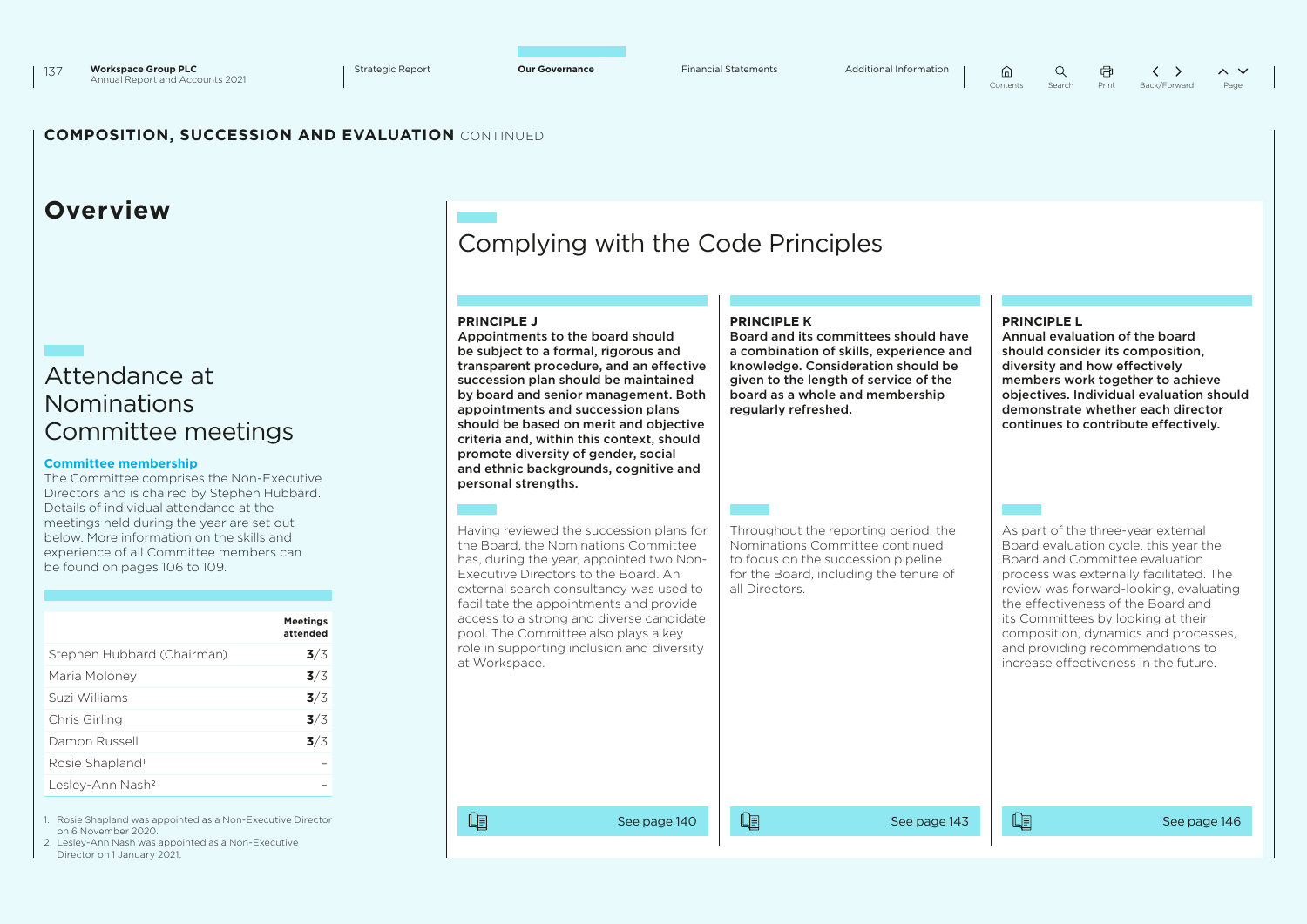### **COMPOSITION, SUCCESSION AND EVALUATION** CONTINUED

**Nominations Committee Chairman's Letter**

2 June 2021

### **Diversity and inclusion**

The Board fully recognises the importance of diversity in all forms on the Board and across the organisation. We are committed to diversity and recognise the benefits that a diverse and inclusive workforce can bring, with differences in background, personal characteristics, skills, industry experience and other qualities combining to provide different perspectives. These have a positive impact on boardroom debate and wider organisational effectiveness.

 $\hat{a}$ 

 $\Omega$ 

At Board level, the Nominations Committee and the Board are committed to making sure that, together, the Directors possess a mix of skills, experience, diversity and perspectives to support the long-term success of the Group as well as reflecting our culture and purpose.

We are encouraged by our progress. We are pleased with, but not complacent regarding, our gender and ethnic representation at Board level and across the Group. In particular, we are pleased to report that we meet the recommendations of the Hampton-Alexander and Parker Reviews. On the retirement of Maria Moloney in July 2021, 37% of our Board will be female and, of our Executive Committee and their direct reports, 25% and 46% respectively are female.

On page 145 we describe our diversity and inclusion policy in further detail. We recognise the importance of diversity to our employees and customers. The benefits of diversity in its widest sense, including gender and ethnic diversity, have been and will continue to be an active consideration whenever changes to the composition of the Board or our senior management team are contemplated.

Looking forward, the Nominations Committee will continue to develop and monitor succession plans both at the Board and senior management level, in line with our desire to make sure that the Board and Workspace employees are representative of the diverse society in which we live. The remainder of this report provides further information on the key activities of the Committee during the year.

feller Kken

**Stephen Hubbard** Chairman of the Nominations Committee

Dear Shareholder

The purpose of this report is to highlight the role that the Nominations Committee plays in monitoring the Board's balance of skills, experience, knowledge and background to provide the breadth, diversity of thinking and perspective needed to provide effective leadership.

#### **Non-Executive Director succession**

As Chairman of both the Committee and the Company, I am acutely aware of the need to ensure that there are no gaps in the skills or experience as members of the Board reach the end of their terms.

This year, the Committee continued its focus on succession planning. In doing so, it considered the tenure, mix and diversity of skills and experience of existing Board members and those required of prospective Board members in the context of the Group's medium and long-term strategy.

Chris Girling, who is both Chairman of the Audit Committee and Senior Independent Director, and Damon Russell, Chairman of the Risk Committee, will both reach their nine-year terms in 2022. Our focus this year has been on finding a Non-Executive Director with recent and relevant financial experience to succeed Chris as Chairman of the Audit Committee in July 2021. We are pleased that Rosie Shapland, a Chartered Accountant and former audit partner at PwC, joined the Board in November 2020.

We also welcomed Lesley-Ann Nash following our search for a new Non-Executive Director. Lesley-Ann, who joined the Board in January 2021, brings a broad range of experience acquired during her time in the Cabinet Office of HM Government and, previously, as Managing Director of Morgan Stanley.

The dedicated search process for both Rosie and Lesley-Ann is set out on pages 140 to 141.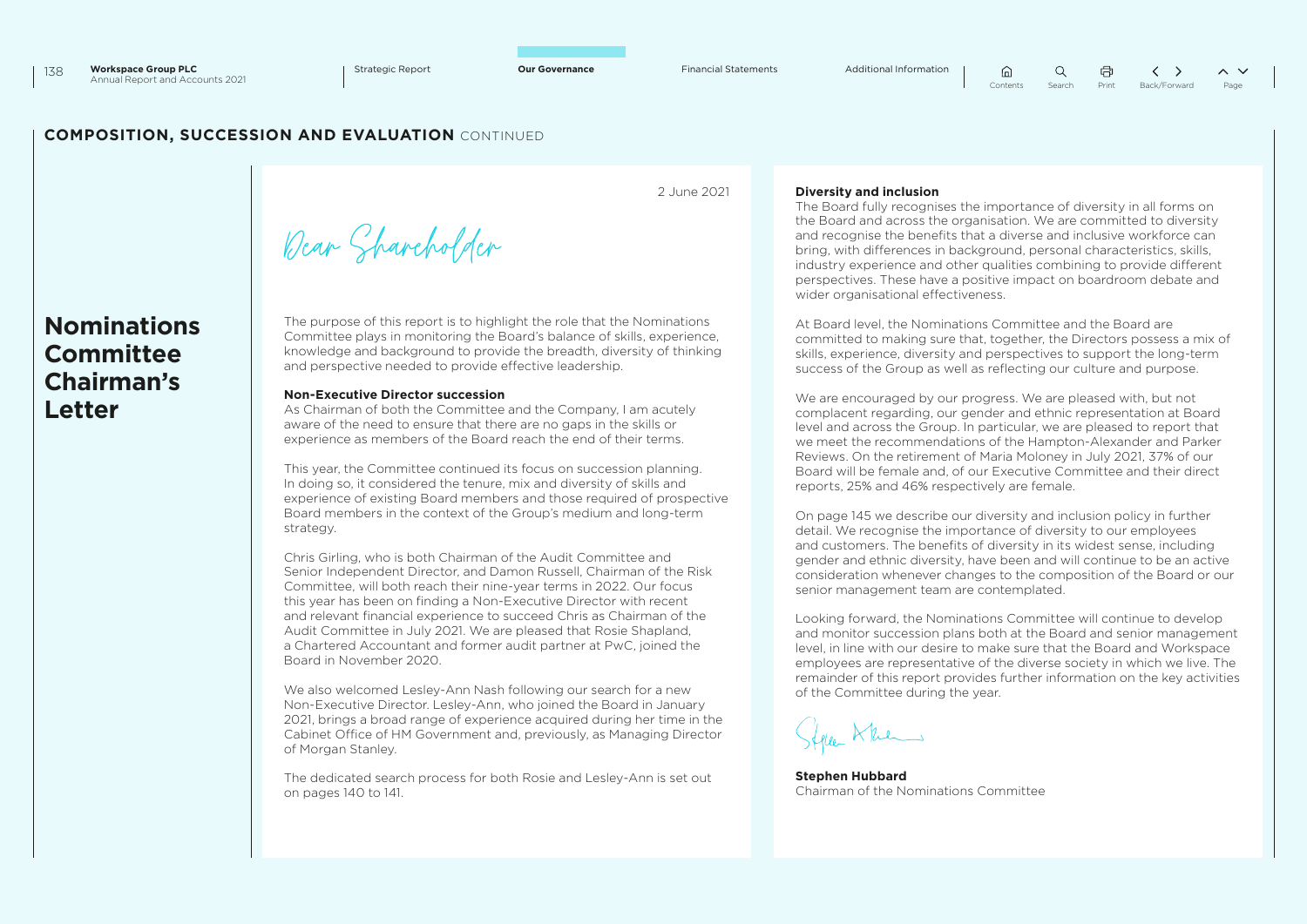### **COMPOSITION, SUCCESSION AND EVALUATION** CONTINUED

### **The role of the Nominations Committee**

The Nominations Committee is responsible for monitoring that the Board, its Committees and Workspace's senior management have a good balance of skills, knowledge and experience, to lead Workspace effectively both now and in the longer term.

This is achieved through succession planning and talent development, and an understanding of the changing competencies required to support the Group's strategy, purpose, vision, culture and values. The way in which this is supported through the current Board composition is set out on page 143.

The Committee also plays a key role in supporting inclusion and diversity at Workspace, which at Board level involves reviewing and monitoring processes and initiatives in the Group, with employee engagement playing an important role.

The Committee is also responsible for recommending candidates for the role of Non-Executive Director responsible for employee engagement.

#### **How the Committee operates**

The Committee held three meetings, primarily to progress the appointment of our new Non-Executive Directors.

- The meetings are usually held immediately prior to or following a Board meeting, though the Committee also meets on other occasions on an ad hoc basis, as required.
- Only members of the Committee have the right to attend meetings. However, an invitation to attend meetings is, on occasion, extended to the Chief Executive Officer, in order that the Committee can understand his views, particularly on key talent within the business.
- The Directors can, for the purpose of discharging their duties, obtain independent professional advice at the Company's expense. No Director had reason to use this facility during the year.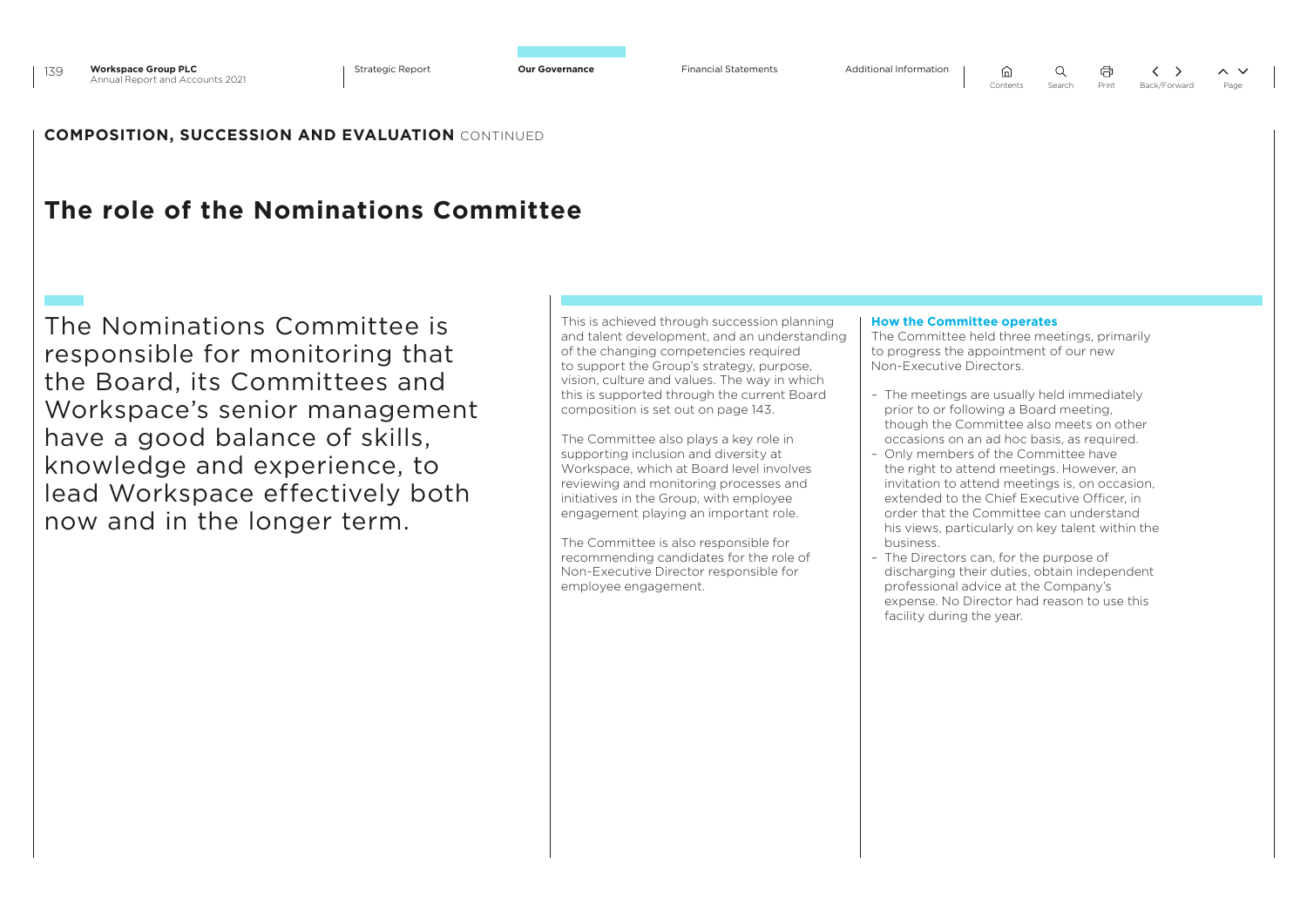$\Omega$ ⋒

 $\langle \rangle$  $\sim$   $\vee$ Contents Search Print Back/Forward Page

### **COMPOSITION, SUCCESSION AND EVALUATION** CONTINUED

### **Nominations Committee activities in 2020/21**

| Board succession and<br>appointment of new<br>Non-Executive Directors | page 140 |
|-----------------------------------------------------------------------|----------|
| Performance of the<br>Nominations Committee                           | page 143 |
| Board composition                                                     | page 143 |
| Inclusion and diversity policy                                        | page 145 |
| Board evaluation                                                      | page 146 |

Board succession and appointment of new Non-Executive Directors

During the year, the Committee continued to fulfil its core responsibilities of reviewing the structure of the Board and its Committees, recommending new Board appointments and adhering to a formal appointment and induction process.

Chris Girling will have served nine years as a Non-Executive Director in February 2022 and will step down as Audit Committee Chairman following the conclusion of the AGM in July 2021. Considering Chris's length of tenure, our focus was on finding the right person who could eventually assume the role of Chair of the Audit Committee.

### **Key considerations for the search process**

The Nominations Committee discussed the role specification in detail and concluded that strong financial skills, with significant and relevant financial experience, were essential for this role. Potential areas to inform the search process were agreed, to include:

- a qualified accountant, with a deep understanding of the parameters of a nonexecutive role
- an ability to constructively challenge and support the senior management team and the Board while maintaining a highly collaborative approach and collegiate style
- a strong interest in ESG and how it is shaping the work of the Board and the impacts on the business

In addition, a key consideration as to an individual's suitability for the role was that candidates would be able to devote sufficient time to the role.

### **Our extensive search and selection process**

Fidelio Partners Board Development & Executive Search Ltd ('Fidelio'), an independent external consultancy, were engaged to conduct the selection process.

Fidelio were asked to draw up a detailed role specification. This was reviewed with the Chairman who then engaged with the Nominations Committee. A final role specification was then approved.

The Nominations Committee then agreed that the Chairman would conduct interviews with five of the candidates presented.

Following these interviews, the Chairman and Fidelio compiled a shortlist of two candidates based on their level of experience, commercial focus and broad financial skill sets.

The two candidates then met with Chris Girling, Senior Independent Director and Chairman of the Audit Committee, Graham Clemett (Chief Executive Officer) and Dave Benson (Chief Financial Officer).

#### **Considered candidates with relevant and diverse skills**

In follow-up discussions held between the Chairman and the Committee, they reflected upon the experience of the candidates and their specific skill sets.

After due consideration, the Committee recommended the appointment of Rosie Shapland to the Board with effect from 6 November 2020. The Nominations Committee was satisfied that, as a Chartered Accountant and as a former audit partner at PwC, with over 30 years of audit experience across multiple sectors, Rosie has the relevant skills to assume the role of Chair of the Audit Committon

Furthermore, given the experience and diverse skills of Lesley-Ann Nash, acquired during her tenure as a Director in the Cabinet Office of HM Government and, previously, as Managing Director at Morgan Stanley, it was agreed that Lesley-Ann also be invited to join the Board as a Non-Executive Director with effect from 1 January 2021.

This followed confirmation of the time commitment required and a review of existing arrangements for any actual or potential conflicts of interest.

The biographies for Rosie and Lesley-Ann can be found on pages 108 and 109.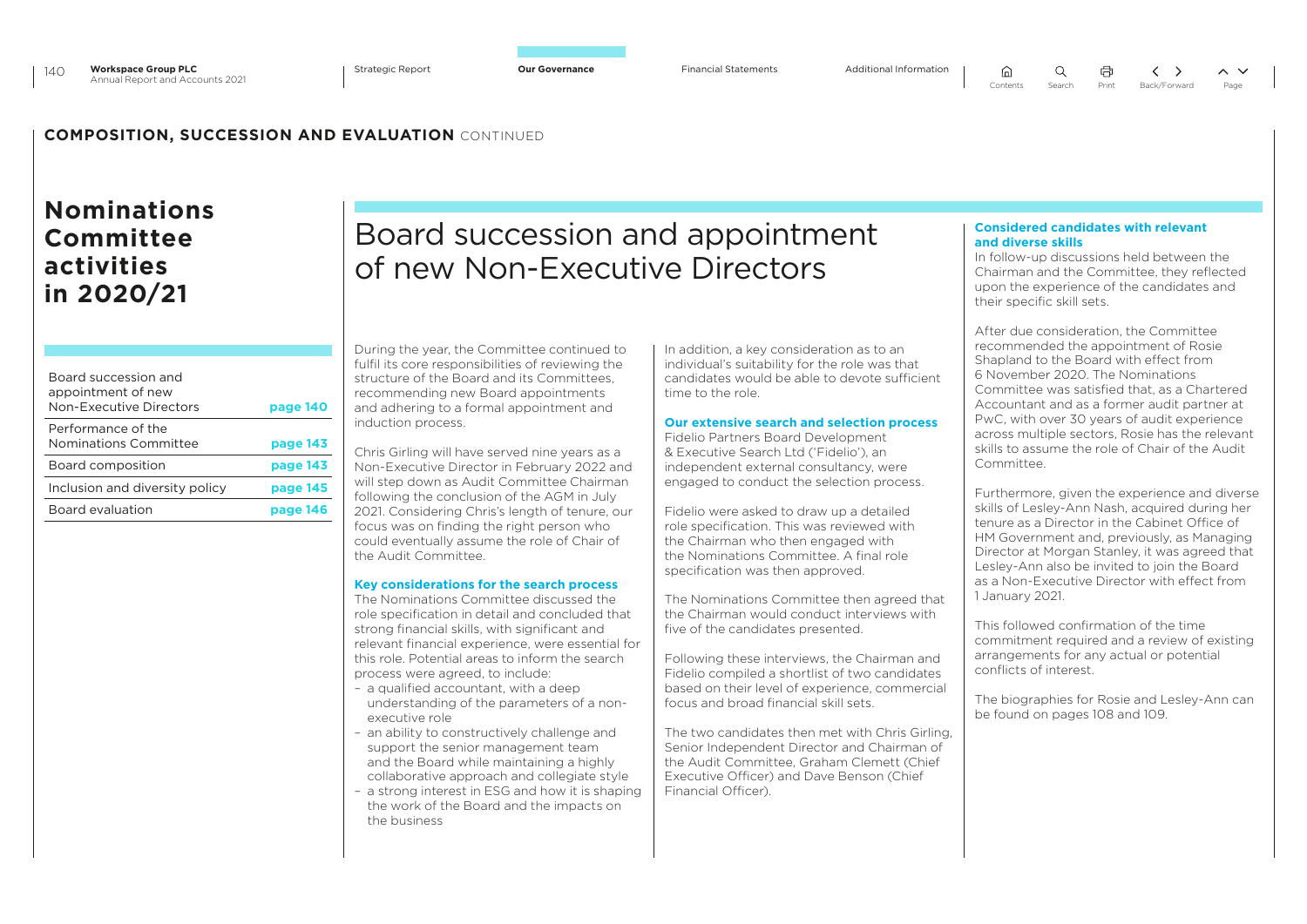$\bigcap$ 

 $\left\langle \quad \right\rangle$  $\sim$   $\sim$ Contents Search Print Back/Forward Page

### **COMPOSITION, SUCCESSION AND EVALUATION** CONTINUED **NOMINATIONS COMMITTEE ACTIVITIES IN 2020/21** CONTINUED

### **Board succession and appointment of new Non-Executive Directors**  continued

### **External search consultancy engaged by the Nominations Committee**

Fidelio are signatories to the Voluntary Code of Conduct for executive search firms and are committed to identifying the most qualified and inclusive candidates for the roles identified. Fidelio was recently accredited by the Hampton-Alexander Review for the fourth year running for their contribution towards achieving gender balance on Boards and leadership teams in the category 'Beyond FTSE 350'. Fidelio also has a strong track record with regard to ethnic diversity in its Board search practice.

The Board development team of Fidelio were engaged to undertake an external Board evaluation, which was concluded in April 2021. Details of the external evaluation can be found on page 146. Fidelio have no other connection with the Company or the individual Directors.



### Induction of Rosie Shapland and Lesley-Ann Nash

All new Non-Executive and Executive Directors joining the Board undertake a formal and personalised induction programme which is designed to provide an understanding of the Company's business, governance, management and its stakeholders. This covers, for example, the operation and activities of the Company including site visits and meeting members of the senior management team, the Company's principal strategic risks, the role of the Board, the decision-making matters reserved to the Board, and the responsibilities of the Board Committees.

"Workspace's tailored director induction programme provided an excellent opportunity to meet with members of the Board and Executive Committee. It enabled me to learn more about the business and to discuss Board strategy, priorities and future plans."

**Rosie Shapland** Non-Executive Director The inductions for both Rosie and Lesley-Ann began shortly after the announcement of their appointment on 6 November 2020. Given the restrictions imposed by Covid-19, meetings with staff and external advisers were held remotely. Details of the induction programme can be found on page 142.

"I joined Workspace in January 2021 and received an extensive and very informative induction. Now that Covid-19 restrictions are easing, I am very much looking forward to spending more time in our business centres and at head office."

**Lesley-Ann Nash** Non-Executive Director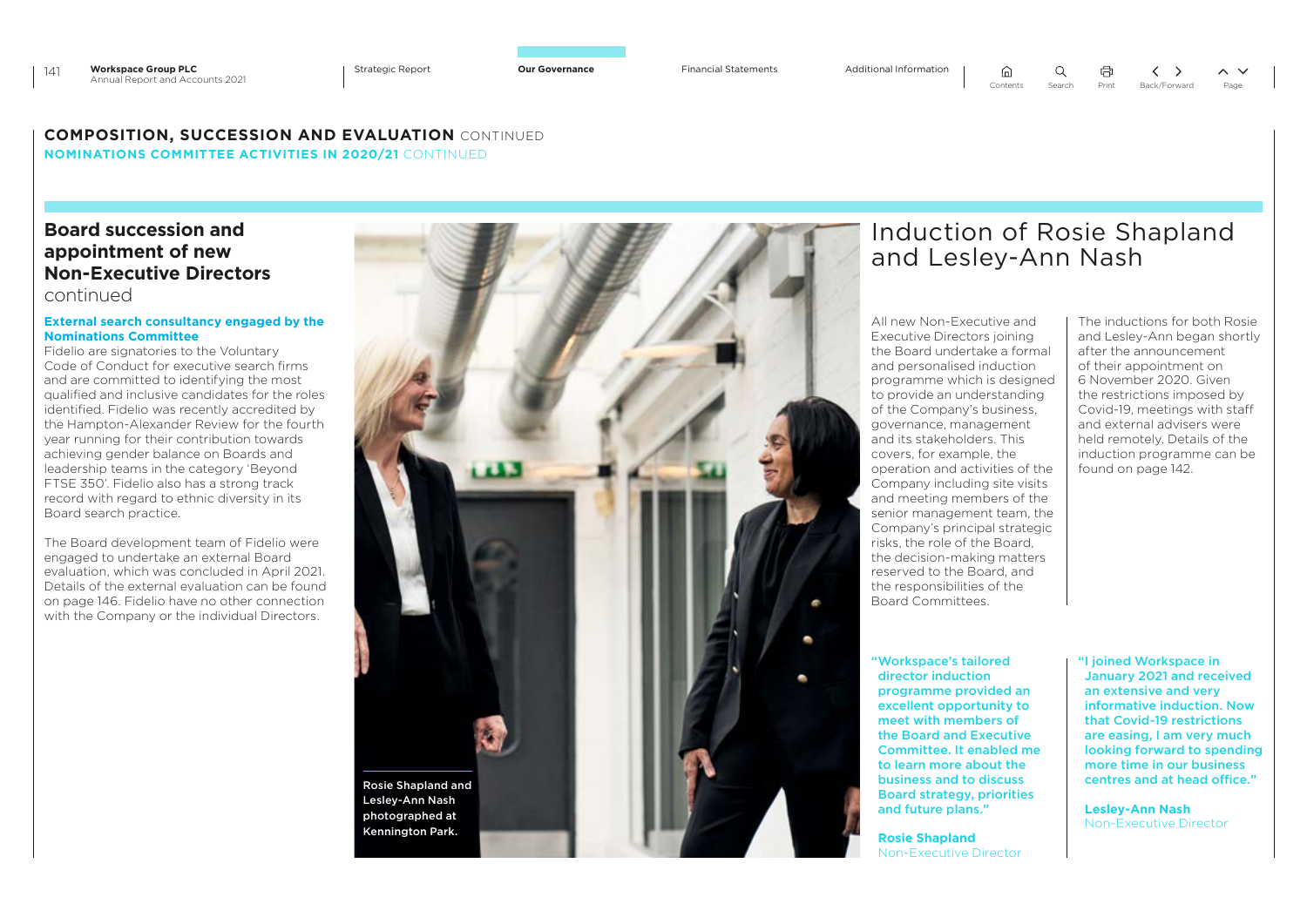### **COMPOSITION, SUCCESSION AND EVALUATION** CONTINUED **NOMINATIONS COMMITTEE ACTIVITIES IN 2020/21** CONTINUED

### **Board succession and appointment of new Non-Executive Directors** continued

#### **Tailored induction for new Directors**

The Company Secretary assists the Chairman in designing and facilitating an induction programme for new Directors and their ongoing training.

Each newly appointed Director receives a comprehensive induction programme designed to give them a thorough overview and understanding of the business, covering the Company's purpose, values, strategy, key business areas and operations, and corporate governance structure. This is tailored to take into account a Director's previous experience and responsibilities.

Directors are also briefed on their roles and responsibilities as a director of a listed company. For Non-Executive Directors, specific committee responsibilities relevant to their Committee membership are covered, to enable them to function effectively as quickly as possible.

Directors are also offered follow-up sessions in any areas in which they want to increase their knowledge, or if they feel they could support management with their experience.

### Rosie Shapland and Lesley-Ann Nash's induction programme

For the new Non-Executive Directors, Rosie Shapland and Lesley-Ann Nash, the induction programme included the following elements:

- One-to-one meetings with both Executive Directors, the Chairman and each of the Non-Executive Directors.
- Briefing from the Chief Executive Officer on the Group strategy, operational matters and people.
- Discussion with the Chief Financial Officer on financial matters, the control environment, including the capital structure and funding.
- Briefings from the Company Secretary and the Head of Corporate Communications on legal governance matters and shareholder relationships, which were followed up by sessions with the Company brokers and external advisers.
- Briefings from senior executives and managers across our key business areas and operations, including marketing, asset management, investment, brand development, ESG and technology.
- Access to reference materials, including key information on our governance framework, recent financial data, investor relations and policies supporting our business practices, including our share dealing policies, conflicts of interest procedure and directors' duties.

Regrettably, given the Covid-19 pandemic, these sessions were held remotely and on-site visits were not possible. However, as soon as restrictions ease, visits to our properties and other direct engagement with advisers and staff will be arranged.

#### Time commitments

 $\Omega$ 

The Directors have demonstrated a strong commitment to their roles on our Board and Committees in a year where all companies have asked more of their directors to meet the challenges of Covid-19. The Directors attended meetings of the Board and Committees scheduled in 2020/21 as well as additional ad hoc meetings. For further details of attendance at meetings see page 105.

The Directors have also given careful consideration to their external time commitments to confirm that they are able to devote an appropriate amount of time to their roles on our Board and Committees. For each of the Directors, the Board considers that the time commitment that he or she is required to devote to those roles does not compromise their roles at Workspace. The Nominations Committee reviews on an ongoing basis Directors' time commitments and confirmed that they were fully satisfied with the amount of time each Director devoted to the business.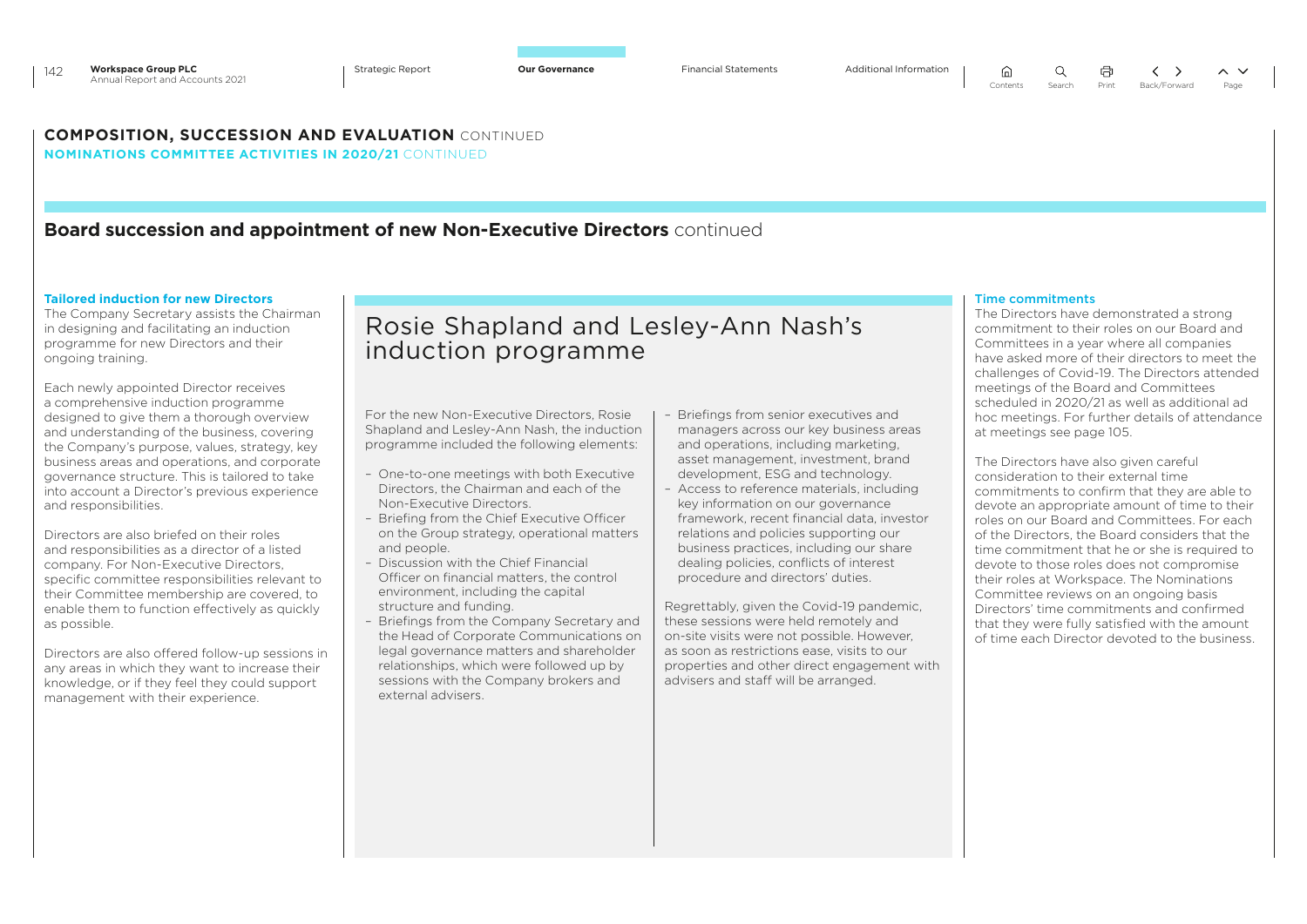### **COMPOSITION, SUCCESSION AND EVALUATION** CONTINUED

**NOMINATIONS COMMITTEE ACTIVITIES IN 2020/21** CONTINUED

## Performance of the Nominations Committee **BOARD SKILLS AND EXPERIENCE**

### **Performance of the Nominations Committee**

The performance of the Committee was considered through the annual Board evaluation process, which this year was the subject of an external review.

From the responses provided, it was concluded that the Nominations Committee was operating effectively.

### Board composition

### As at 31 March 2021



| Property and real estate           |   |
|------------------------------------|---|
| Financial acumen                   | 6 |
| Brand and marketing                | з |
| Executive and strategic leadership |   |
| FSG                                | 9 |
| Investor relations and engagement  |   |

**BOARD TENURE** As at 1 April 2021



### **Reviewing the Board and Committee composition**

As part of the Board's annual effectiveness review, described on page 146, the Committee considers the composition of the Board and its Committees in terms of balance of skills, experience, length of service and wider diversity considerations.

The Board and its Committees continue to have a strong mix of experienced individuals on the Board who are not only able to offer an external perspective on the business, but also provide constructive challenge to review the Group's strategy.

The Board has carefully considered the guidance criteria regarding the composition of the Board under the UK Corporate Governance Code. In the opinion of the Board, the Chairman and all the Non-Executive Directors bring independence of judgement and character, a wealth of experience and knowledge and the appropriate balance of skills. The Directors are given sufficient time to enable them to carry out effectively their responsibilities and duties to the Board and the Committees on which they sit.

They are sufficiently independent of management and are free from any other circumstances or relationships that could interfere with the exercise of their judgement.

As at 31 March 2021, the Board comprised the Chairman, two Executive Directors and six Non-Executive Directors. Further details on the independence of Directors and their election

and re-election can be found on page 199 and on page 4 of the 2021 Notice of Annual General Meeting.

In accordance with the Code, with the exception of Maria Moloney, all the Directors will retire and offer themselves for election or re-election by shareholders at the 2021 Annual General Meeting. The biographies of all members of the Board, outlining the experience they bring to their roles, are set out on pages 106 to 109.

### **Non-Executive Directors**

Each of Chris Girling, Damon Russell, Maria Moloney and Stephen Hubbard have or will have been on the Board for more than six years, so the Committee has undertaken a review of their contribution to the Board. The Committee concluded that each of Chris, Damon, Maria and Stephen are independent and continue to bring a range of relevant skills gained in diverse business environments. This enables the Directors to bring the benefit of varying perspectives to Board debate.

The Committee recommended to the Board the re-election and election of all Directors with the exception of Maria Moloney who, having served as a Non-Executive Director for nine years in May 2021, will retire following the conclusion of the 2021 AGM.

The skills and experience of the Directors are summarised on pages 106 to 109.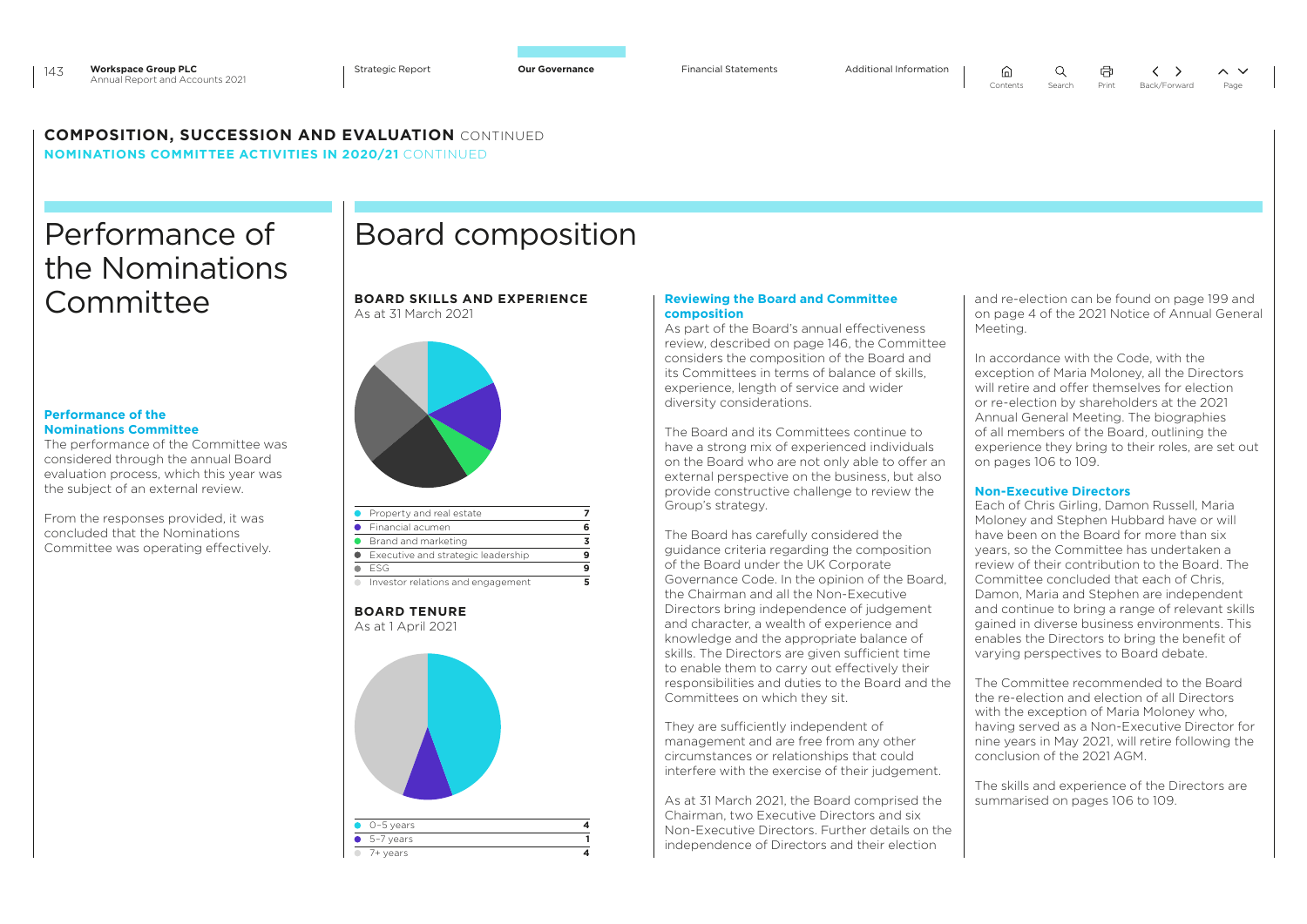| 144 | <b>Workspace Group PLC</b>      | <b>Strategic Report</b> | <b>Our Governance</b> | <b>Financial Statements</b> |  |  |                                    | $\sim$ $\vee$ |
|-----|---------------------------------|-------------------------|-----------------------|-----------------------------|--|--|------------------------------------|---------------|
|     | Annual Report and Accounts 2021 |                         |                       |                             |  |  | Contents Search Print Back/Forward | Page          |

### **COMPOSITION, SUCCESSION AND EVALUATION** CONTINUED

**NON-EXECUTIVE DIRECTORS' TENURE AS AT 31 MARCH 2021**

**NOMINATIONS COMMITTEE ACTIVITIES IN 2020/21** CONTINUED

### **Board composition** continued

#### **Non-Executive Director for employee engagement**

Stephen Hubbard was appointed as the Non-Executive Director for employee engagement in July 2020. Further details can be found on page 118.

#### **Non-Executive appointments and time commitments**

Following a review process, the Nominations Committee concluded that each of the Directors continued to make an effective contribution to the Board and to fulfil their duty to promote the success of the Company. It also considered the time commitments of the Non-Executive Directors and concluded that each Director is able to dedicate sufficient time to the Company.

Furthermore, the respective skills of the Directors were found to complement one another, enhancing the overall operation of the Board.

|                                | 2012     | 2013    | 2014 | 2015 | 2016 | 2017 | 2018 | 2019 | 2020    | 2021    | 2022 | 2023 | 2024 | 2025 | 2026 | 2027 | 2028 | 2029 | 2030 |
|--------------------------------|----------|---------|------|------|------|------|------|------|---------|---------|------|------|------|------|------|------|------|------|------|
| <b>NON-EXECUTIVE CHAIRMAN</b>  |          |         |      |      |      |      |      |      |         |         |      |      |      |      |      |      |      |      |      |
| <b>Stephen Hubbard</b>         |          |         | O    |      |      |      |      |      |         |         |      |      |      |      |      |      |      |      |      |
| SENIOR INDEPENDENT DIRECTOR    |          |         |      |      |      |      |      |      |         |         |      |      |      |      |      |      |      |      |      |
| <b>Chris Girling</b>           |          | $\circ$ |      |      |      |      |      |      |         |         |      |      |      |      |      |      |      |      |      |
| <b>NON-EXECUTIVE DIRECTORS</b> |          |         |      |      |      |      |      |      |         |         |      |      |      |      |      |      |      |      |      |
| <b>Maria Moloney</b>           | $\Omega$ |         |      |      |      |      |      |      |         |         |      |      |      |      |      |      |      |      |      |
| <b>Damon Russell</b>           |          | $\circ$ |      |      |      |      |      |      |         |         |      |      |      |      |      |      |      |      |      |
| Lesley-Ann Nash <sup>1</sup>   |          |         |      |      |      |      |      |      |         | $\circ$ |      |      |      |      |      |      |      |      |      |
| Rosie Shapland <sup>1</sup>    |          |         |      |      |      |      |      |      |         |         |      |      |      |      |      |      |      |      |      |
| <b>Suzi Williams</b>           |          |         |      |      |      |      |      |      | $\circ$ |         |      |      |      |      |      |      |      |      |      |

**O** Appointment date

**Length of current tenure** 

**Estimated remaining tenure** 

1. Rosie Shapland and Lesley-Ann Nash were appointed to the Board with effect from 6 November 2020 and 1 January 2021 respectively.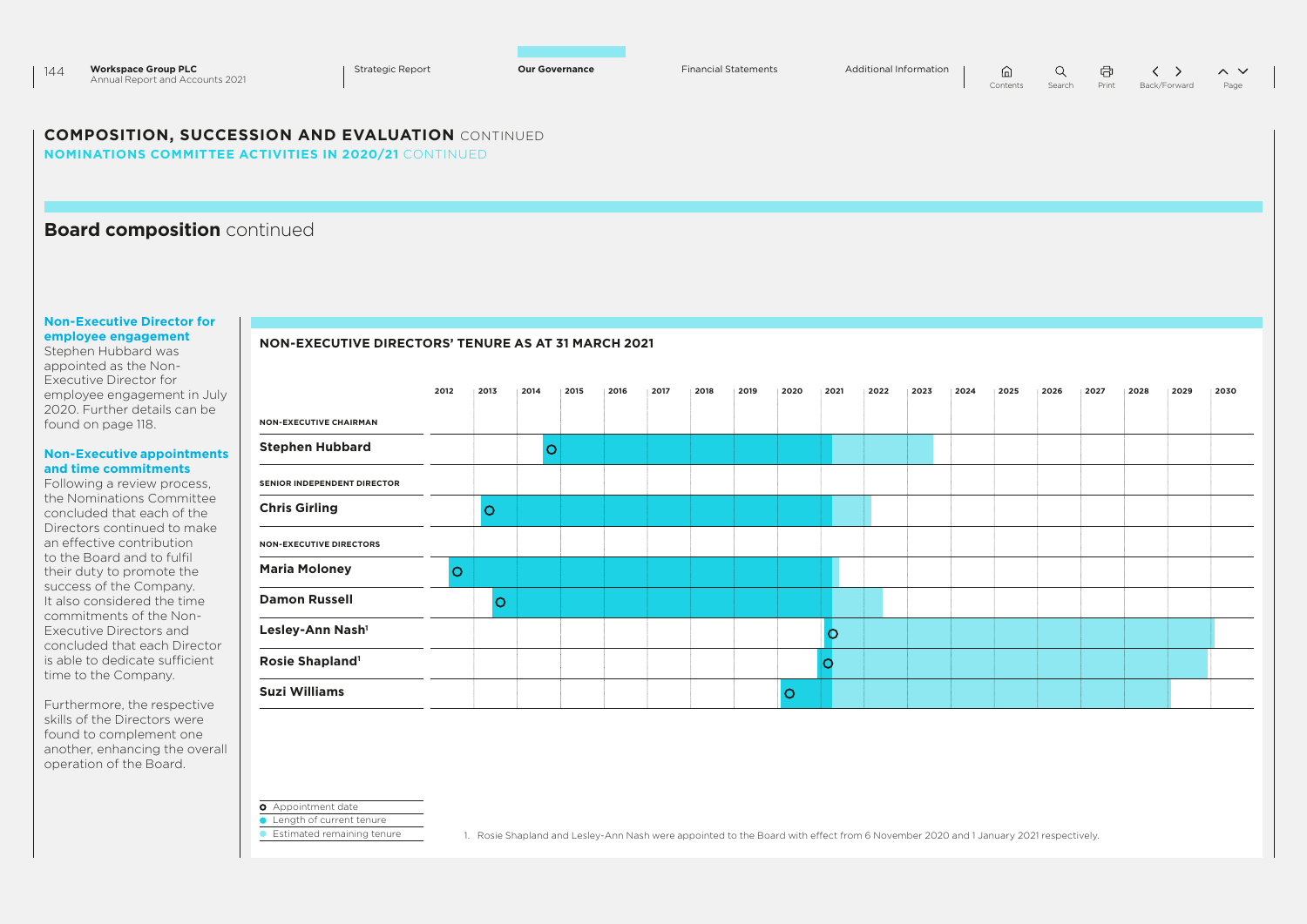```
\Omega⋒
```
### **COMPOSITION, SUCCESSION AND EVALUATION** CONTINUED

**NOMINATIONS COMMITTEE ACTIVITIES IN 2020/21** CONTINUED

# Inclusion and diversity policy

**GENDER DIVERSITY OF THE BOARD** As at 1 April 2021



### **GENDER DIVERSITY OF EXECUTIVE COMMITTEE AND DIRECT REPORTS**



Diversity is an integral part of our corporate culture and our purpose, to give businesses the freedom to grow. We invest in our employees through training and support them to grow and develop the ability to think differently and act on their own initiative to deliver the best for our customers. A diverse workforce that brings an appropriate balance of skills, experience and knowledge, as well as fresh perspectives, enriches our business and contributes to our long-term success.

We believe in fairness and equality of opportunity where talented people can thrive, without regard to gender, race, ethnicity, age, religious beliefs, disability, education or social background. We operate an Equal Opportunities Policy which provides that recruitment and selection, training and development, and performance reviews and promotion must all be based solely on individual merit and free from bias. We monitor and analyse employee gender and ethnicity information and we actively follow recommendations for improving diversity. We consider this to be consistent with our policy that selection should be based on the best person for the role. Active consideration is always given to using recruitment processes, including advertisements and use of recruitment agencies, which allow a diverse group of potential candidates to be identified both at Board and employee level.

The Board's gender and ethnicity balance is in accordance with the recommendations of the Hampton-Alexander and Parker Reviews.

To support the development of an inclusive and diverse talent pipeline, our Human Resources team has been tasked with delivering a number of supporting initiatives to increase diversity and build a pipeline of talented employees and senior managers. The HR team has continued to work closely with employees to identify and progress these initiatives including:

- supporting employees returning from parental leave by offering flexible working options and staggered returns to work
- organising unconscious bias training and interview skills training for members of the Executive Committee and staff involved in recruitment and performance appraisals
- issuing a recruitment policy and guidance notes to promote fair and thorough processes
- continuing to advertise new job vacancies internally to encourage internal applications
- reviewing and auditing job descriptions and person specifications to confirm that inclusive language is being used consistently and working with recruitment agencies to make sure the same applies to any materials produced by them
- requiring, wherever possible, candidate shortlists for executive-level positions to include an equal number of men and women

– requesting that CVs from recruiters are anonymised so that we fairly shortlist candidates without considering their gender or ethnicity

量

- continuing to promote progressive career development through job rotation to broaden experiences and skills
- identifying, via our bi-annual appraisal process, employees who have strong potential for development at Workspace, and putting training and development plans in place for them
- sponsoring external learning and development as well as providing a group-wide internal training programme to offer employees opportunities to learn and develop skills such as organisation, people management and managing difficult situations

### **Details of the Board of Directors**

See page 106

**Further details of gender and ethnic diversity of all employees**

**Q**See page 47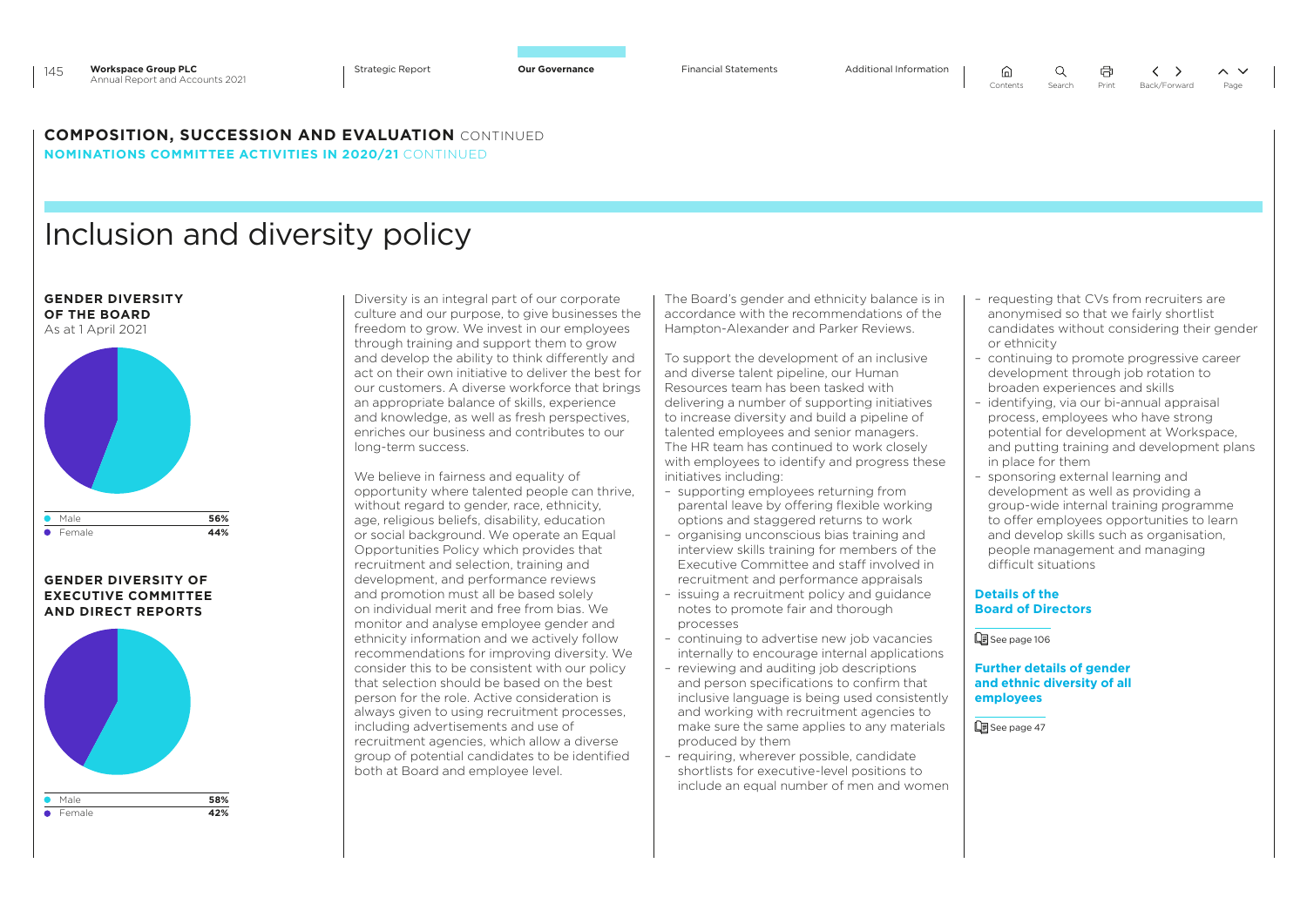| 146 | <b>Workspace Group PLC</b>      | <b>Strategic Report</b> | <b>Our Governance</b> | <b>Financial Statements</b> |  |  |                                         |  |
|-----|---------------------------------|-------------------------|-----------------------|-----------------------------|--|--|-----------------------------------------|--|
|     | Annual Report and Accounts 2021 |                         |                       |                             |  |  | Contents Search Print Back/Forward Page |  |
|     |                                 |                         |                       |                             |  |  |                                         |  |
|     |                                 |                         |                       |                             |  |  |                                         |  |

### **COMPOSITION, SUCCESSION AND EVALUATION** CONTINUED **NOMINATIONS COMMITTEE ACTIVITIES IN 2020/21** CONTINUED

### Board evaluation

The annual Board and Committee effectiveness reviews, whether internal or external, continue to provide a valuable opportunity for the Board to reflect on how it operates, enabling it to improve its effectiveness and that of its Committees. As part of our threeyear external Board evaluation cycle, this year, our Board and Committee evaluation process was externally facilitated by Gillian Karran-Cumberlege of Fidelio. Two potential options for external evaluators were presented to the Board. In considering who to appoint, the Board was keen to work with Fidelio given their extensive Board evaluation and development experience, their focus on enhancing effectiveness and the Board's contribution to value, and their understanding of diversity, ESG and shareholder engagement. Fidelio were an active contributor to the recent BEIS consultation paper on Board Evaluation conducted by the UK Chartered Governance Institute.

The Executive search team of Fidelio were, in 2020, engaged to assist with the search and identification of a new Non-Executive Director.

They have no other connection with the Company or the individual Directors.

### **BOARD EVALUATION TIMELINE**

**JANUARY 2021 SELECTION OF THE EXTERNAL EVALUATOR** **FEBRUARY-MARCH 2021**

**INTERVIEWS WITH DIRECTORS, THE COMPANY SECRETARY AND MEMBERS OF THE EXECUTIVE COMMITTEE**

**APRIL 2021**

**FINDINGS PRESENTED TO THE BOARD AND IMPLEMENTATION PLAN AGREED**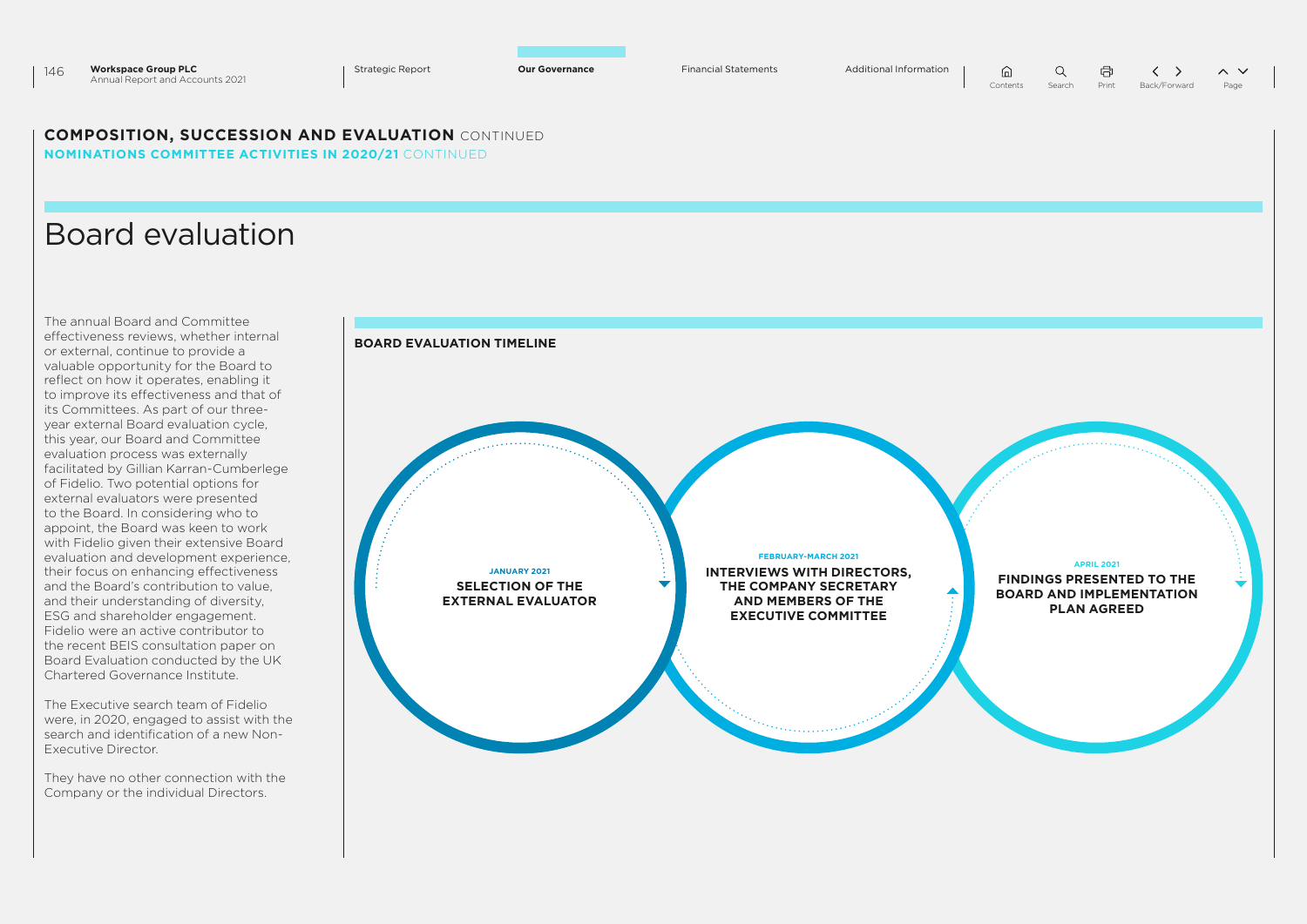### **COMPOSITION, SUCCESSION AND EVALUATION** CONTINUED **NOMINATIONS COMMITTEE ACTIVITIES IN 2020/21** CONTINUED

### **Board evaluation** continued

### **BOARD EVALUATION PROCESS**

# 1.  $2.$   $3.$

As part of the review, Gillian Karran-Cumberlege of Fidelio:

Met with the Chairman and the Company Secretary to define the scope and objectives of the evaluation.

Held in-depth one-to-one interviews with each Board Director and the Company Secretary covering key aspects of governance and effectiveness.

Held discussions with each of the Executive Committee members. Given that the purpose of the evaluation is to increase Board effectiveness, the perspective of the Executive Committee was considered important.

Conducted a benchmarking of Workspace against three peer companies, reviewing governance, Board composition, Board structures, diversity and inclusion, and the approach to ESG.

In addition to the evaluation of the Board and each of the Committees, individual feedback on the Directors was provided to the Chairman, who after consideration of the recommendations from the Board evaluation process, met with the Directors individually. Feedback on the Chairman was also provided in the report.

The review was focused on the following key areas:

Board dynamic and decision making.

The value that the Board brings to Workspace.

Board accountability and directors' duties.

Risk and oversight.

Board leadership and company purpose – including culture and its alignment to purpose, values and strategy and setting the tone from the top.

Strategy and the Board's contribution to its formulation.

Composition, succession and evaluation – including the appointments process for Board and senior roles, induction and development of Board members.

Effectiveness of the respective Board Committees in contributing to the work of the Board.

Engagement with shareholders and other stakeholders.

How ESG considerations are fully integrated into the strategy, business model and the work of the Board.

The effectiveness of the Board in its oversight of diversity and inclusion.

The report of the findings was presented to the Board at their April meeting. The Board discussed the points raised by the review as well as the recommendations for increasing the effectiveness of the Workspace Board.

### **OUTCOMES**

The feedback from this year's external Board evaluation was positive and concluded that the Board and its Committees continued to work well. In particular, it was noted that the Board had moved rapidly to a new form of remote working during the pandemic, with key decisions and approvals being achieved.

Specific development themes included:

- Create a clear framework for how the Board members and the Executives can engage beyond the formal Board meetings.
- Continue to develop the Board's oversight of the broader people agenda, including diversity and inclusion, succession planning, culture, and people leadership and development.
- Continue to develop its oversight of strategy and its implementation.
- Continue to focus on ESG and how it is embedded into strategy.
- Maintain a focus on stakeholder and shareholder engagement.
- Maintain a focus on succession planning and composition of the Board, its Committees and of the Executive Committee.
- Review the approach to Board learning, developing a dynamic programme of relevant subject areas that reflect strategic priorities or challenges.

Following the recommendations from the external review, an implementation plan and progress tracker were developed by Gillian Karran-Cumberlege and the Company Secretary and reviewed by the Board. Progress on implementing the recommendations will also be reviewed with the Chairman after six and twelve months.